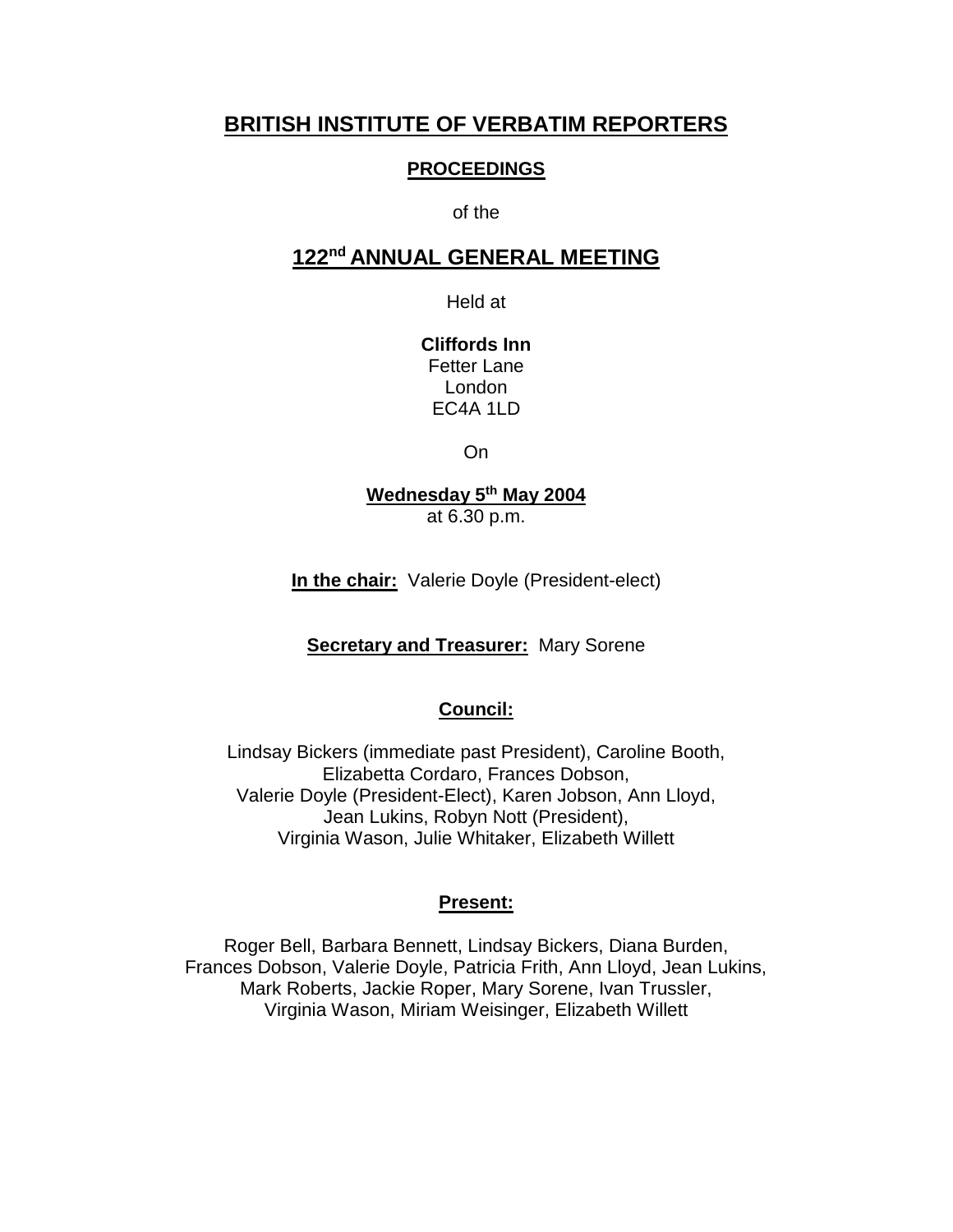MISS DOYLE: Good evening, Ladies and Gentlemen. My name is Valerie Doyle. I am standing in for our President, Robyn Nott, this evening. Unfortunately, she cannot attend due to professional commitments. I welcome you all here. Thank you very much for attending. I will to ask the Secretary of the Institute, Mary Sorene, to read the notice to open the meeting.

# **Notice convening the meeting**

MRS SORENE: "For 2003 to 2004, British Institute of Verbatim Reporters, notice is hereby given that the annual general meeting of this Institute will be held on Wednesday, 5<sup>th</sup> May 2004 at 6:30 p.m. at Cliffords Inn, Fetter Lane, London EC4A 1LD for the purpose of considering and if thought fit passing resolutions as to the ordinary business of the Company relating to the Council members, accountant and accounts, to receive and adopt the report and accounts, to elect members to serve on the Council for the year 2004-2005, to elect a President-elect for the ensuing year, to elect an accountant for the ensuing year, to appoint the date of the next annual general meeting and for any other business."

That notice was signed by me, Mary Sorene, Secretary, for this registered address of Cliffords Inn, Fetter Lane, London EC4A 1LD, on the 12<sup>th</sup> April 2004.

# **Apologies for absence**

MISS DOYLE: I will now ask Mary to give the apologies for absence.

MRS SORENE: The first one is Áine Aughney-MacDonald, and apologies have been received from Caroline Booth, Natalie Bracken, Lynn Briault, Stephen Carter, Jenny Chandler, Naomi Forrest, Jean Gough, Ann Hill, Susan Humphries, Karen Jobson (who is trying to get here for later), Christine Lawton, Julia McGoveney, Heather Morris, Robyn Nott, Mavis Ross, Helen Tennyson-Spelman and Karen Young. Has anybody any more they would like to name?

MRS BENNETT: Joan Webb.

# **Minutes of the 2003 AGM**

MISS DOYLE: I understand that the minutes of the last AGM have been circulated to the members. There are a few spare copies to hand, if anyone would like to have one. Can anyone remember? Are they agreed? (Yes)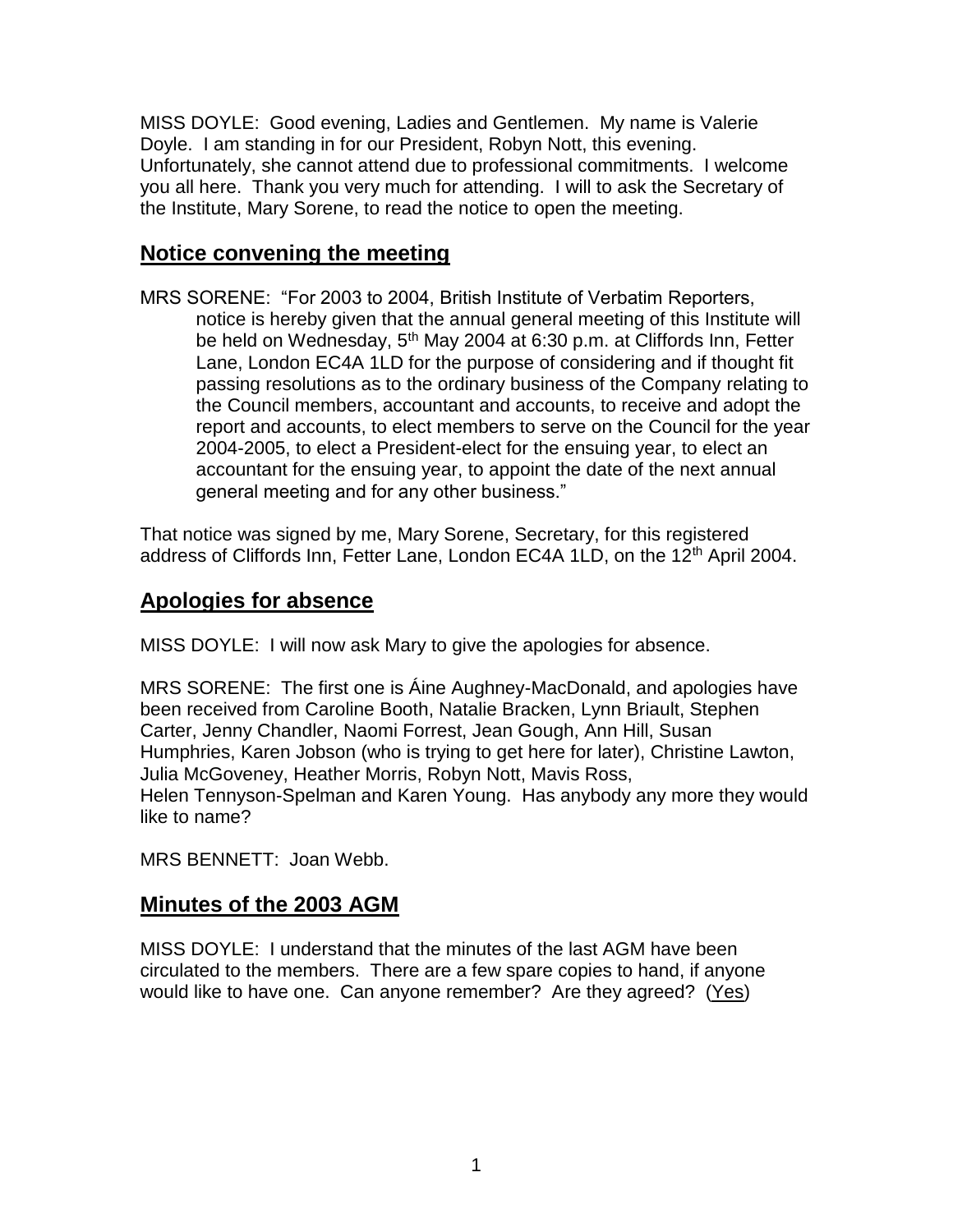MRS SORENE: We will ask Lindsay to sign them.

#### (The 2003 AGM minutes were then signed)

MISS DOYLE: We will take the last AGM minutes as agreed and being signed. Virginia Wason will now read the President's address.

## **President's address**

MISS WASON: Someone asked recently what was the BIVR's "mission statement", which prompted me to review our memorandum and articles, which, to summarise, states that the objects of the Institute are promoting the more efficient practice of the art of machine and pen shorthand, raising the qualifications and status of its members, and the encouragement and maintenance of adequate training and examination facilities.

Those aims state very clearly what we strive to achieve at the Institute, however inadequate that may be at times. Just because you cannot achieve everything does not mean you cannot achieve anything.

Bearing in mind those aims, we have reviewed our examination procedures in an attempt to adopt a more professional approach, but it must be borne in mind that we are all working reporters on the Council who give their time voluntarily. It would be almost impossible for us to undertake the quite onerous requirements of acquiring any kind of external examining qualifications.

Our exams have always been conducted by people who have had many years of experience on the job. It is a far more useful qualification to be judged by those who are actually doing the job for which you seek qualification and who know, by personal experience, the requirements necessary to perform the job to a standard acceptable to clients. The members of the Council have between them more than 300 years of reporting experience to call upon. After 117 years in existence, I think that is more than adequate to claim that the Institute, being completely independent, is the most appropriate examining body for the profession.

We are still in the process of updating our manual, which will continue, according to our aims, "to promote the more efficient practice of the art of machine and pen shorthand". It is nearly 20 years since the last update. As we are all aware, much has changed since then. It is a long and time-consuming process to update all the various sections of the manual.

I have tried to include as many people as possible in this task to spread the workload and to make sure that we have the expertise of the greatest number of people who work in the various fields within the profession so that we have the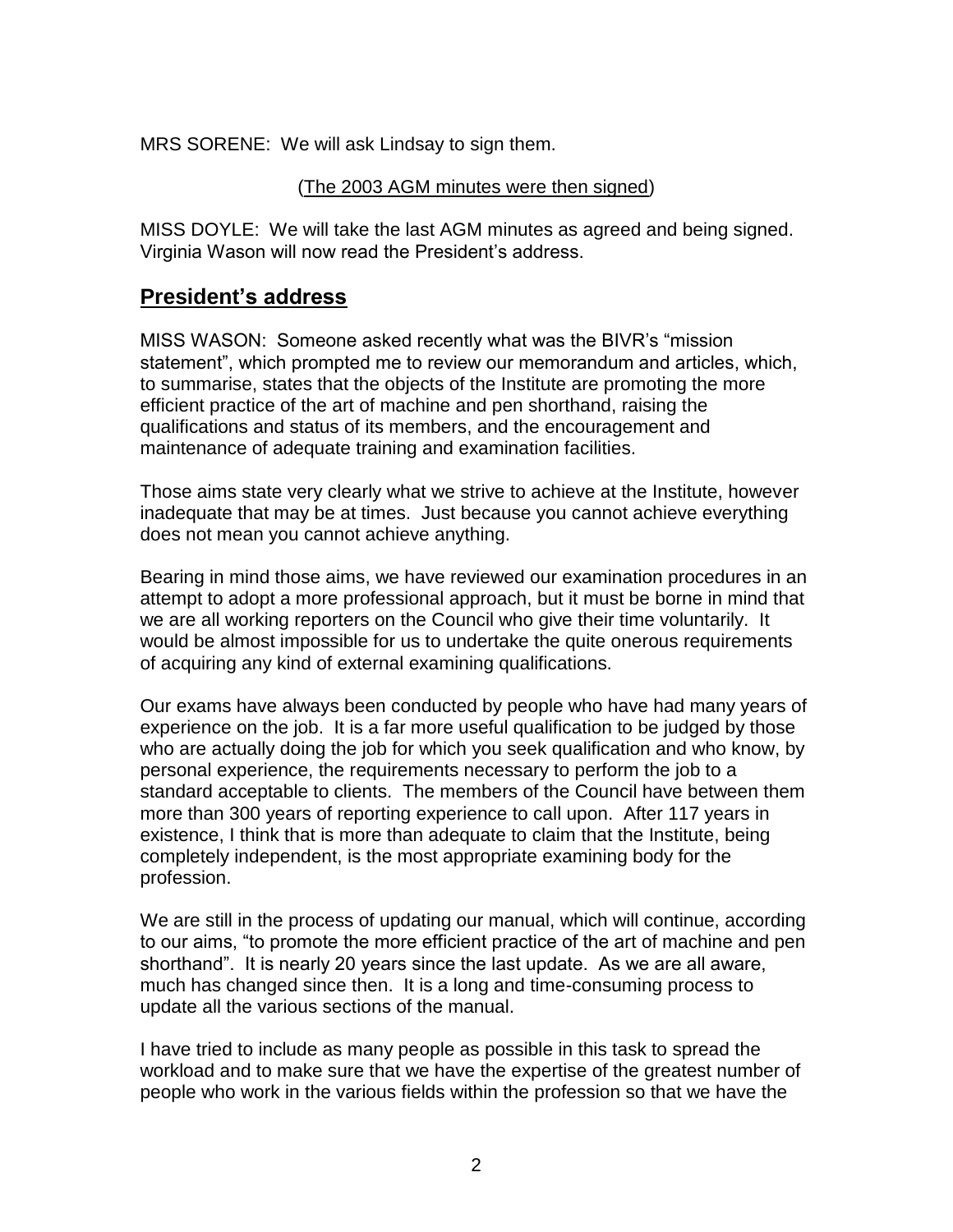most definitive and comprehensive instruction manual that will serve all of us for many years to come. I was optimistically hoping it may have been ready for this AGM, during my year of presidency but unfortunately due to the many time constraints we all have – particularly myself – it will not be completed until some time later this year.

As to one of our other aims, "the encouragement and maintenance of adequate training", we are hoping to organise some training this year, perhaps a workshop for users of the Eclipse software for both steno and palantype and also for those pen writers who edit and perhaps something for STT reporters. Anyone with any ideas or who is prepared to offer their time or expertise, please let us know. Events such as this will only be a success with the input of as many reporters as possible. It is only through such further training that we can achieve our personal and professional objectives of a high standard of work, job satisfaction and adequate remuneration, hence raising the status of our members to truly fulfil the aims of the BIVR.

Looking back at the past year, there have been developments in the field of real-time reporting, As you are probably aware, there has been a lot of litigation in the States involving court reporting firms and individual court reporters concerning infringement of patents claimed by Engate in regard to certain processes used in real-time software to provide what I think they refer to as "interactive real-time services".

Some firms now require payment to obtain a licence to use certain of their software, which they deem to contain these Engate patents. Although judgments have been passed on this matter in the States it seems there may be an appeal process, which still leaves the matter very uncertain for the near future.

As the situation is far from clear, it is extremely difficult for us to advise on what individual reporters should do. We have posted information we are aware of on our website. I urge people to use that forum as a way of obtaining or passing on what information they may have on a purely informal basis. We have a kind of watching brief on the situation and will pass on any information we think may be useful.

One of the consequences of new technology is that now many of us work from home and communicate sometimes only via e-mail or fleeting exchanges with colleagues while on the job. It therefore becomes even more important to stay in touch with fellow reporters in order to keep abreast of what is going on with regard to work, colleagues and friends. This was one of the driving forces behind establishing our website. It can be an enormously useful tool for anyone working in the profession to find out what is going on and how they can make it work for them. It is a service that is only as good as its users. I urge everyone to make use of it as often as they can, as only by members taking an interest and participating will this service be able to grow and fulfil its potential.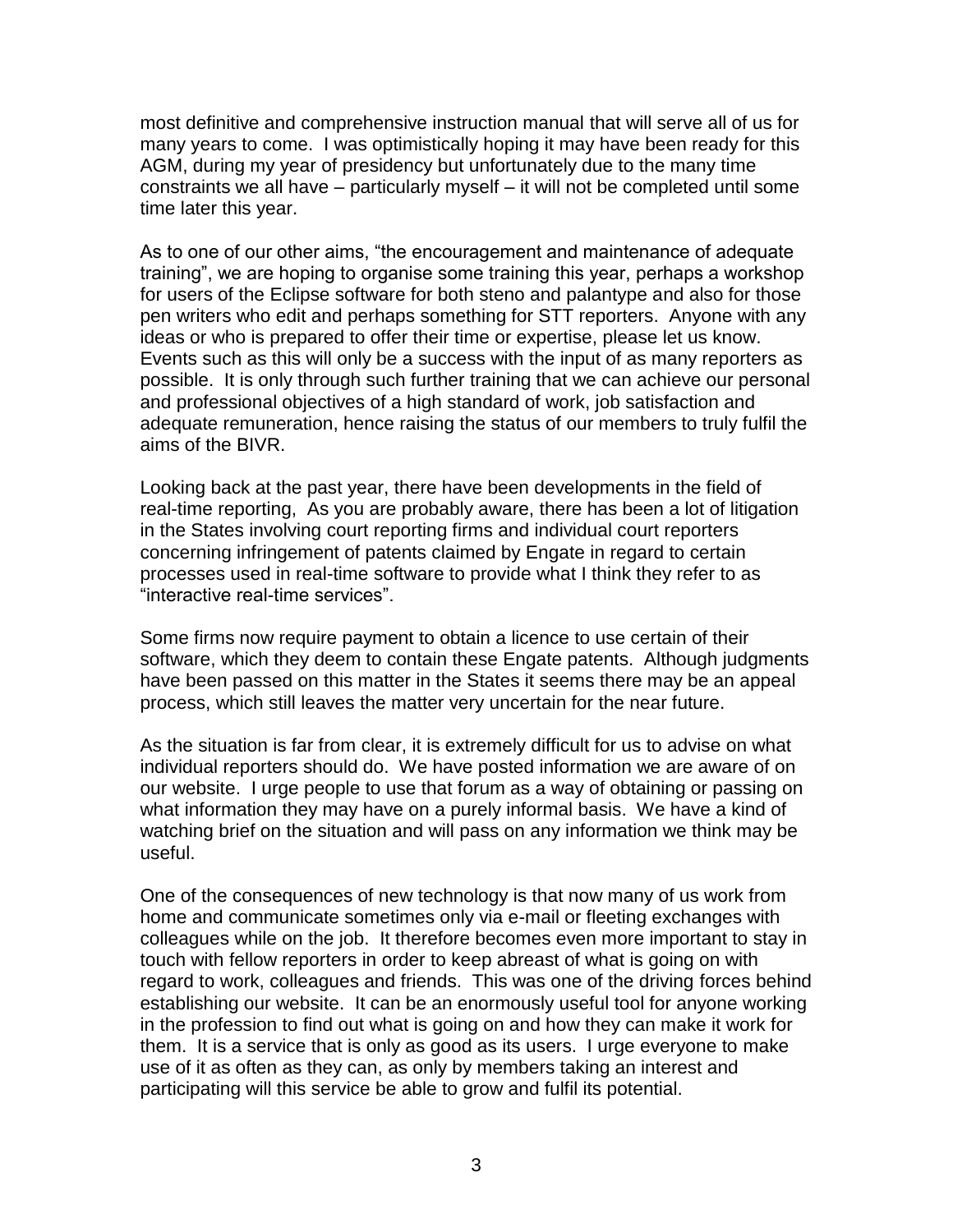Regarding the tenders for the Crown courts, it seems that the status quo is to remain for the time being, so there will be little change for the foreseeable future. The new contracts are scheduled to come into existence on 1<sup>st</sup> August and the tendering process is still at an early stage. As usual, those tendering are barred from divulging whether they are tendering or not, and the contents of the tender documents, so there is very little we can tell you about this. Obviously, as soon as decisions are made by the Department for Constitutional Affairs, we will let you know.

Many of our members are now working full-time providing communication for deafened people via real-time transcripts. With this in mind, the BIVR joined the United Kingdom Council on Deafness (UKCoD). One of our Council members, Betty Willett, attends UKCoD meetings and conferences on behalf of the BIVR. Betty is a member if the project team that aims to increase the provision of language and communication access services for deaf people whose preferred language is English.

A spin-off of the work of the team is that an all-party parliamentary deafness group is to be launched by Malcolm Bruce MP in an exciting development that will lead to all issues relating to deafness having a much higher profile at Westminster. Due to the fact that this is Deaf Awareness Week, three of our new Council members, all of them very professional STT reporters, are unable to be here tonight because they are providing this very valuable service to deafened people.

The Department for Work and Pensions have awarded UKCoD funding for one year for secretarial services to co-ordinate the work of the project team. Betty is being her useful, forceful self, hammering home the need to obtain money for training. Although any such funding obtained will be primarily to train verbatim reporters to work with deafened people, any training that we can carry out will help swell the numbers of professional verbatim reporters in work, and is to be applauded.

Our membership seems to be declining year-on-year, which is not only very disappointing but also extremely shortsighted. We are a small profession. Therefore it is even more important that we seek the support and fellowship of other court reporters in order to promote the work we do, so that we may all benefit from increasing work opportunities, better working practices and higher remuneration. There is strength in numbers. Our membership fee is a small price to pay for the advancement of these objectives. It is up to everyone, both present and potential future members, to get behind and promote the Institute, to make it what they would wish it to be in order for it to work for them and their future.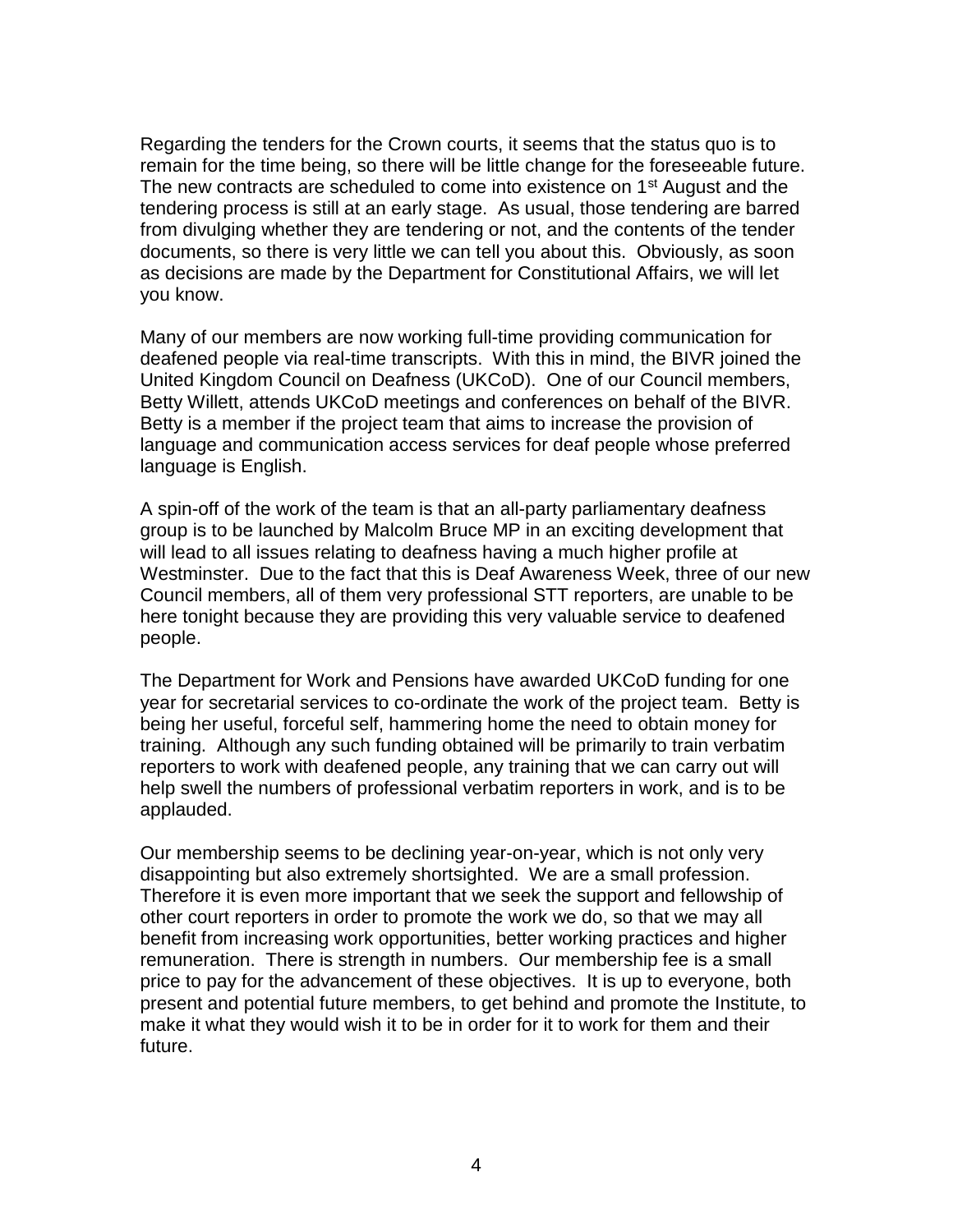I end on a sad note by announcing the death of Sue Cooper, who sat on this Council and was a very valuable member of our profession. Sue worked for many years for the Association of Shorthand Writers in the High Court and for Harry Counsell and Co. She was an extremely pleasant and very hard-working reporter, right to the end, who bore her illness with great fortitude. I am sure she will be greatly missed by all who knew her.

I would like to thank Harry Counsell, now Ubiqus, for generously providing the use of a room for our Council meetings during the year and for the AGM tonight, which is very much appreciated, and say a big "thank you" to Mary Sorene, our Secretary, for all her hard work during the year.

That is the end of the speech written by our President, Robyn Nott.

MISS DOYLE: Are there any questions or any remarks on the President's speech?

MRS WILLETT: The all-party group of MPs who are interested in deafness and UKCoD held a reception last night at which this group was launched, so it is now in being. Apparently, over ninety MPs have put their names down to show their interest in the subject. I was not able to go to the reception last night. Mary Sorene went in my stead, and she might be able to tell you something about it.

MRS SORENE: All I can say is that they announced they were meeting, and had been given £1.5 million for British Sign Language, which has now been recognised as a language. So far, no money for us, and I am sure we are working on that.

MISS DOYLE: Are there any questions or comments? Does anyone want to say anything? No complaints? (No)

## **Treasurer's report**

MISS DOYLE: Now I call on the Treasurer for the financial report.

MRS SORENE: Copies of the financial statement for the year ended  $31<sup>st</sup>$ December 2003 have been sent out, either posted or e-mailed to all members. If you have not brought them with you or would like to quickly refresh your memories, there are copies here. We have a reasonably healthy bank balance. We made a very small loss last year as opposed to previous years. Other than that, it is all in there.

#### (Copies of the financial report were then circulated to members).

This is only in case you have any questions, if I am able to answer them. Then we ask you to approve them. Barbara Bennett has a question.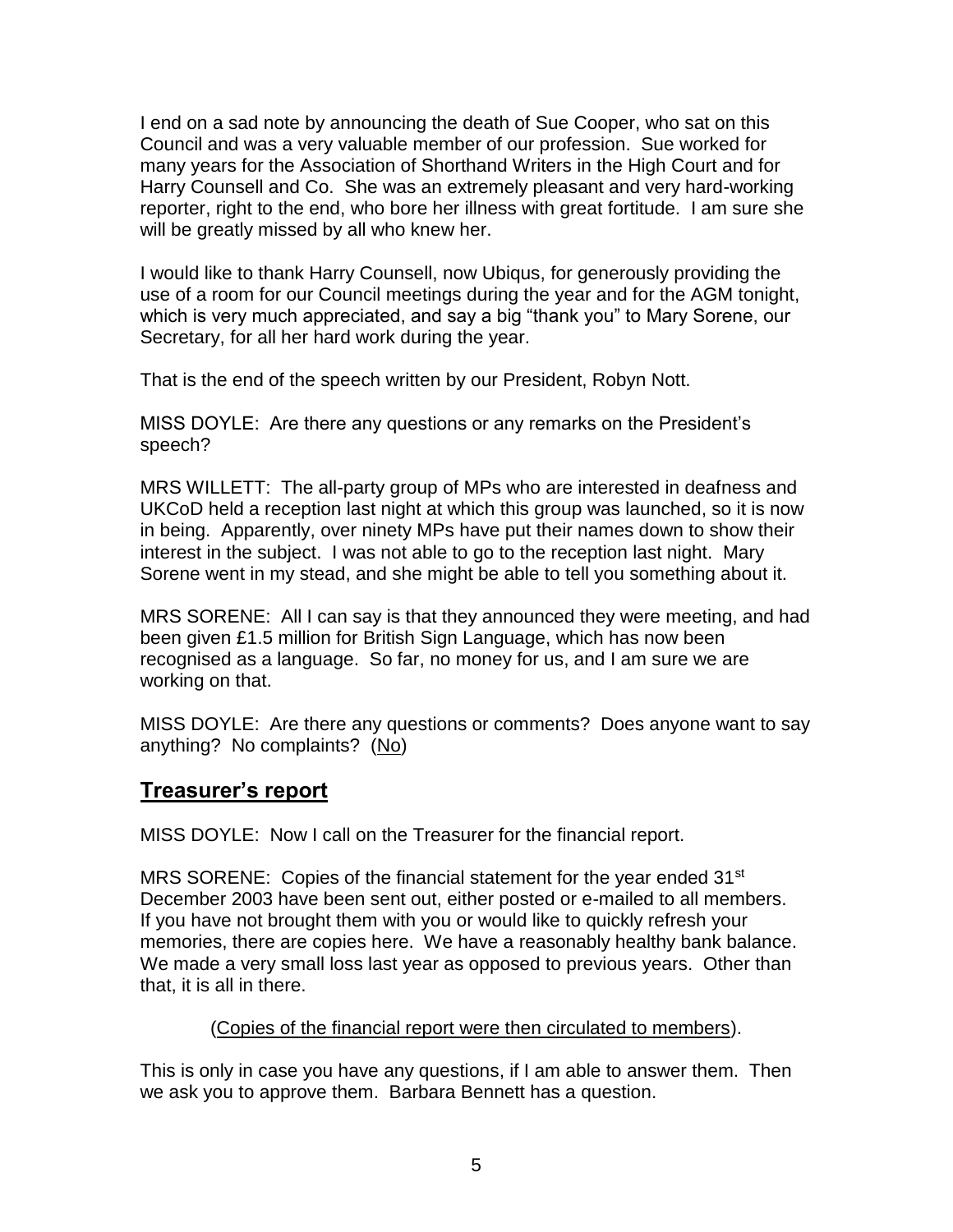MRS BENNETT: Can I ask, looking at page 1, who is the last remaining life member?

MRS SORENE: It is Ron Chartres.

MRS WEISINGER: Why does the membership go down? Is it just that people forget to renew their subscriptions, or is it people leaving the profession, or people staying in the profession who do not want to be members any more?

MRS SORENE: It is both. You have hit the nail on the head. Because we no longer have to have an accreditation and the Lord Chancellor removed the requirement for accreditation, then only those who are keen to be accredited maintain their membership and the others do not feel the need to do so. Sadly, the membership has dropped away for that reason.

Obviously we have had a few people passing on, through what I think used to be called natural wastage, which sounds a dreadful thing to say, especially with people going so young. More to the point, there are still quite a few shorthand writers, both pen and machine, who are out there working and doing valuable work. If they are pretending to be members and signing their transcripts as members, of course, they should not.

MRS WEISINGER: No.

MRS SORENE: It is difficult. We have been getting a few new recruits. We have had a few transfers-in from the Association, which has been defunct for some years. A few people who have been associates for many years have been encouraged to take full membership so that they can vote. There are, of course, members who are doing STT work. As the President reported, we have a new category of STT reporter member because it is a different sort of work. They are required to have BIVR membership. Let us hope that people will come back if their membership has lapsed. Are there any other suggestions?

MISS DOYLE: Are there any more questions or comments on the Treasurer's report?

MRS SORENE: If not, I ask for a proposer and seconder to adopt them. Roger Bell proposes and Miriam Weisinger seconds. Thank you. I do not think we need to sign them. That is all we need to do with those. We will move on, if there are no questions.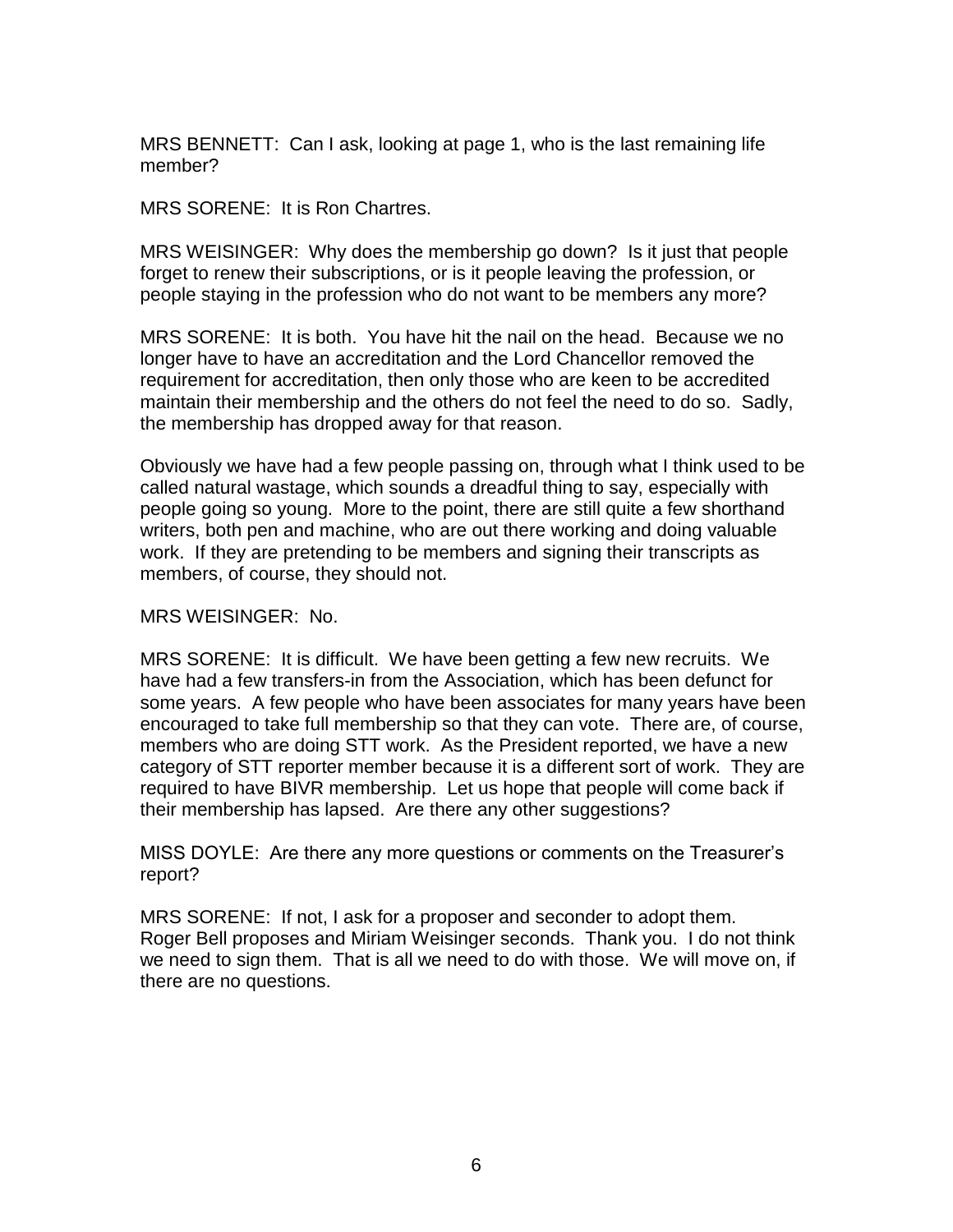# **Council election**

MISS DOYLE: The next matter is election to the Council. Some of the members have retired by rotation. As there are more vacancies than candidates for Council, therefore, there is no election.

## **Election of President-elect**

MISS DOYLE: We come now to the election of the President-elect. There are two candidates: Ann Lloyd and Virginia Wason, who is sitting next to me on my left. Naomi Forrest is not here. Only full members and of course fellows can vote, and not student members. The voting slips will be passed around.

MRS WILLETT: You have to delete Naomi.

MISS DOYLE: Naomi Forrest was a candidate for President-elect but she has resigned since this was printed. She has tendered her resignation to the Council, so she is not a candidate tonight.

### (Voting slips were then handed to members)

MRS SORENE: We fill in our slips and then we need to appoint two tellers.

MISS DOYLE: Can I ask for two tellers to count the vote? Roger Bell and Miriam Weisinger.

MRS SORENE: There will be a short pause while we count the votes. (After a pause)

MISS DOYLE: I can announce the result of the vote. The President-elect for next year is Ann Lloyd. (Applause)

# **Appointment of the accountant**

MISS DOYLE: We now come to the appointment of the Accountant, Mr Kypri, trading as Alliance Accountancy. He is willing to continue. He is a Certified Accountant. I would like a proposer, please. Jackie Roper proposes and Barbara Bennett seconds.

# **Date of next AGM**

MISS DOYLE: The date of the next AGM will now be in the second week in May so as to avoid the bank holiday and Deaf Awareness Week.

MRS SORENE: We have clashed this year.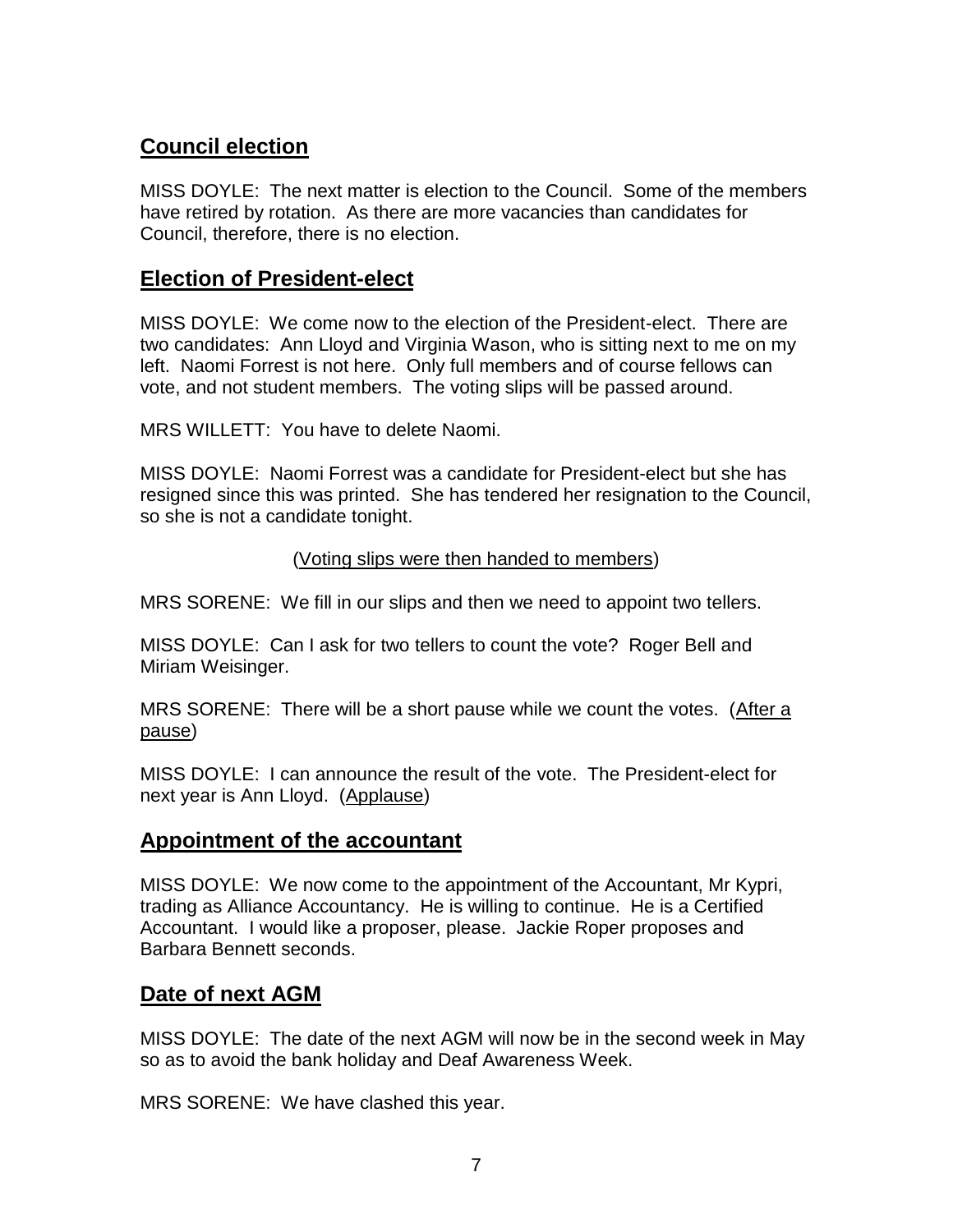MISS DOYLE: There is a proposal of Wednesday 11<sup>th</sup> May 2005.

## **Questions from members**

MISS DOYLE: The business of the AGM is now concluded unless there are any more questions and anyone has been inspired to say something.

MRS BENNETT: I have been cogitating about this accreditation. I had not realised and the fact had passed me by that I no longer needed to be accredited to work in courts.

MISS DOYLE: That is for Government court contracts.

MRS BENNETT: Does accreditation or belonging to the Institute actually count for anything if it is not verifying the standard of members?

MISS DOYLE: I think it does still in other quarters. I do not know why the Department dropped it for court work.

MRS BENNETT: It raises the question whether we call ourselves accredited reporters any longer.

MRS SORENE: Yes, you are.

MISS DOYLE: People who use business cards certainly have it on those cards.

MRS WILLETT: Barbara, it is very necessary for American depositions. The American lawyers definitely want a professional qualification.

MRS BENNETT: My last question is has there been any further lobbying, or it is just whistling in the wind, with the Department for Constitutional Affairs?

MISS DOYLE: No, there has been no lobbying yet, but that that might be considered in the next few months.

MRS BENNETT: Because, as I said to my neighbour, even gas fitters have to have some sort of Corgi registration.

MISS DOYLE: It is something I have very much in mind, so I might be able to tell you something next year.

MRS BENNETT: Point made.

MISS DOYLE: It is a good point. It should not be forgotten. We want to try and get it going again.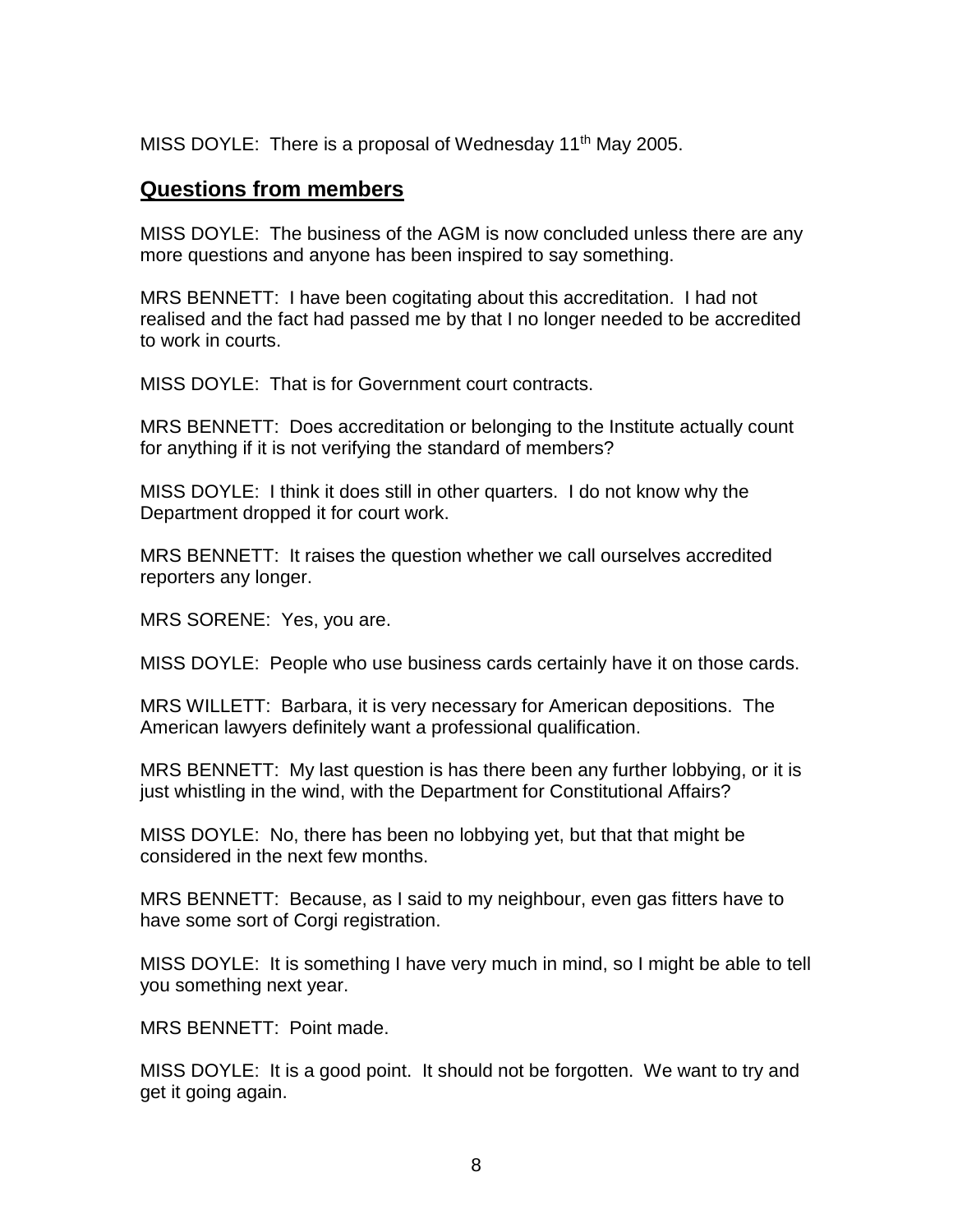MRS WILLETT: There was a lot of lobbying in the past by some less enlightened employers who did not really want their people to be accredited. Virginia and the better employers always insisted that their people were accredited but certainly some people said that they wanted to verify their own standards. Their in-house standards are overseen by nobody independently.

MISS WASON: Of course, as you know, the CAT requirement about halved some years ago and gets less all the time. There are more vacancies than people to fill them in the Crown courts. Very few people have been training for so long because nobody knows more than the odd year ahead. The current contract could be removed within five days, as far as CAT is concerned, but I believe that future ones will be a bit more civilised.

MRS WEISINGER: Can I thank the Council for all the work they do on our behalf. I know I am one of the people who have not been to the AGM for many years, because I do not live in London and I have small children. It is appreciated, certainly by me, and I am sure by other members. You do quite a bit for the profession. Thank you all very much.

MISS DOYLE: Thank you very much. We also have some thanks for our work from Mavis Ross, who has written in.

MRS ROPER: Can I offer a personal "thank you" to Lindsay and to Naomi, both of whom I have known quite well in the past. You could not hope for more encouraging people within the profession, to keep the standards up and to show by example how the job should be done. I am certainly very grateful for the work that they have both put in.

MISS DOYLE: Thank you very much.

MR BELL: Can I tender apologies for absence from Steve Carter, who is in Torquay. He sends you all his best wishes and apologies for absence. He cannot afford the fare really! He has fallen over and broken his arm.

MRS SORENE: Oh dear.

MISS DOYLE: Thank you, Roger. Betty has something to say.

MRS WILLETT: I have a feeling that our attendances have gone down since we started using e-mail. I do not think we get as much reaction and interplay as we did when we used what is very disparagingly called snail-mail, or slow mail. Do those here find receiving everything by e-mail acceptable?

MR BELL: Yes, I am quite happy with that.